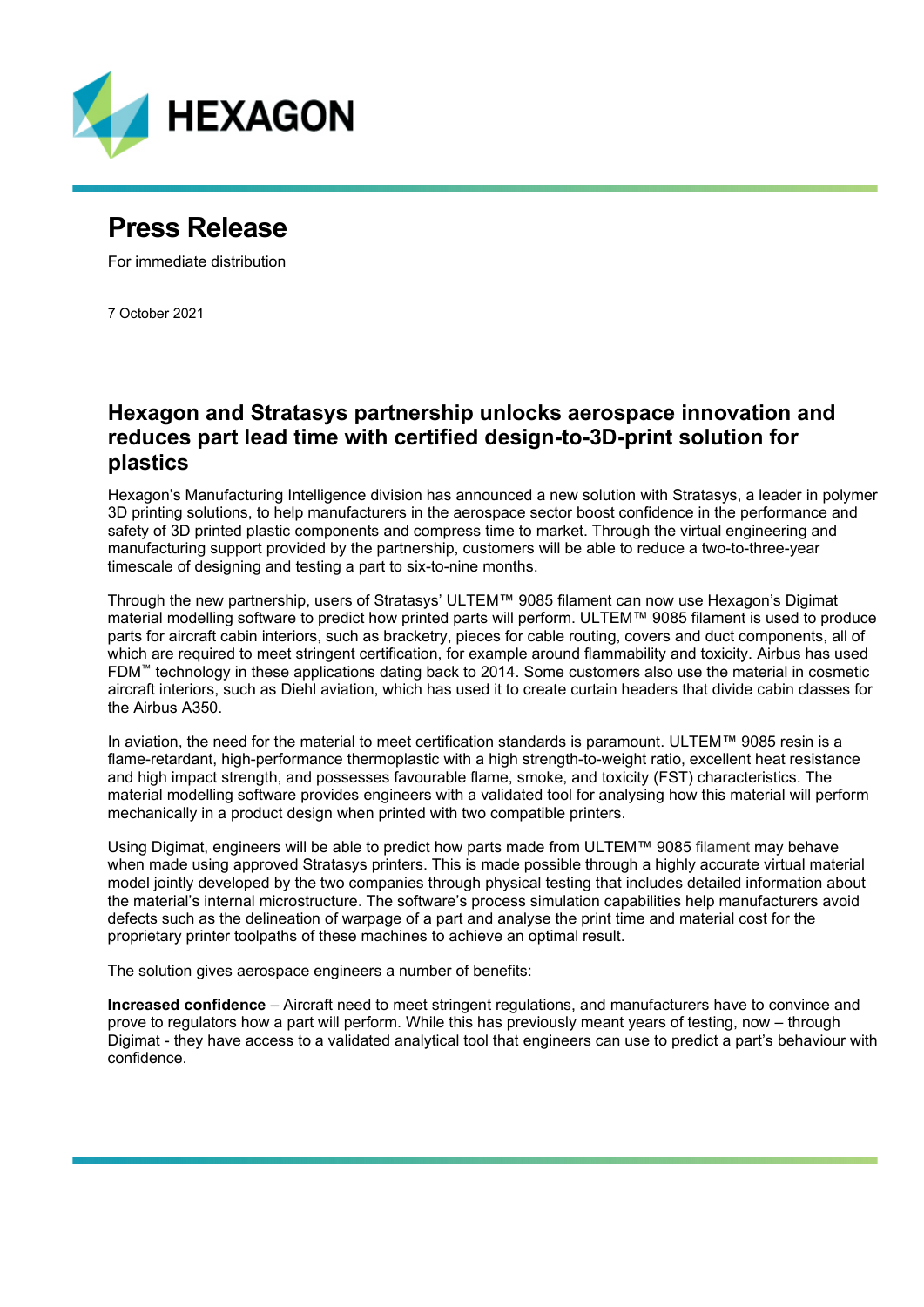

**Faster speed to market** – By improving understanding of material performance and reducing the number of physical prototype iterations, the timescales of the development and introduction of new parts – and therefore aircraft – can be significantly compressed, accelerating in innovation.

**Better understanding** – Until now, engineers have been unable to understand how the material properties apply toolpath by toolpath, layer by layer on a complex geometric part. This has led to time consuming and expensive testing processes, using datasets based on the destructive testing of material coupons rather than real part geometries, meaning that testing never delivers full confidence in the material's performance.

In addition, since they can explore more iterations of a part in a shorter amount of time, engineers can gain a greater understanding of what will work on the market.

**Sustainable design** – Engineers can validate that a part can be 3D printed and make optimal use of materials to lightweight aircraft or spacecraft.

Guillaume Boisot, Head of ICME, Hexagon's Manufacturing Intelligence division says: "The aerospace industry is continuously pushing the boundaries of performance and innovation, but current confidence in the performance of additive manufactured parts is mostly limiting its application to highly specialised metal parts. We are excited that this new development in our partnership with Stratasys will help compress the design and testing phases and improve understanding of plastic behaviour and speed up innovation across the sector."

Scott Sevcik, Vice President, Aerospace Business Segment for Stratasys adds: "The dual needs to make complex parts lighter and produce low volumes economically has meant that aerospace has pulled 3D printing towards production and put the sector ahead of the curve in use of the technology. But this also means it's the first industry to identify several challenges, a key one being the need for a digital toolset to provide confidence in 3D printed parts. Our partnership with Hexagon is a big step forward in solving that, as it gives engineers the same upfront design intelligence for 3D printing that they have for traditional processes."

The virtual engineering solution can now be accessed by customers of the Digimat material modelling software. Stratasys customers can request access to detailed proprietary material cards through its Materials Exchange capabilities and import toolpaths directly from their Stratasys Insight software.

For more information on virtual manufacturing of plastics and Digimat please visit [https://www.e](https://www.e-xstream.com/10x/virtual-manufacturing)[xstream.com/10x/virtual-manufacturing](https://www.e-xstream.com/10x/virtual-manufacturing) and for more information on Stratasys' ULTEM™ 9085 filament please visit<https://www.stratasys.com/materials/search/ultem9085>

#### **Contact:**

Robin Wolstenholme, Global Media Relations and Analyst Relations Manager Tel: +44(0)207 0686562 Email: robin.wolstenholme@hexagon.com

For urgent enquiries contact the global PR team including April Six (agency) on [media.mi@hexagon.com](mailto:media.mi@hexagon.com)

### **Stratasys Media Contact:**

Heather Morris, Senior Manager, Public Relations Tel: +1 612-875-2751 Email: [heather.morris@stratasys.com](mailto:heather.morris@stratasys.com)